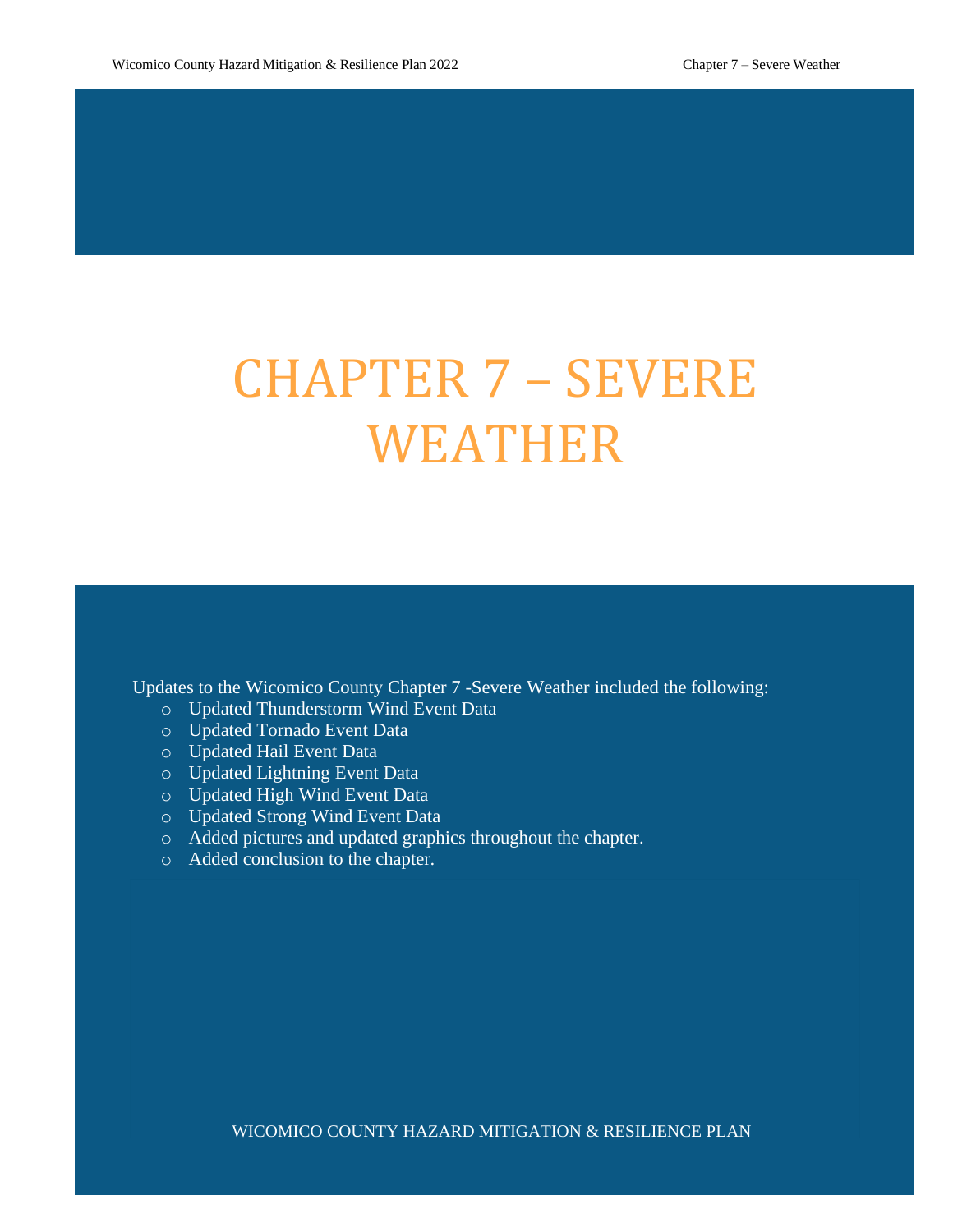## **CHAPTER 7 – SEVERE WEATHER**

## **7.1 INTRODUCTION**

Severe weather as described herein includes thunderstorms (wind), tornados, lightning, hail, and high/strong wind. The effects of thunderstorms, tornados, hail, lightning, and wind may cause many types of hazard impacts including power outages, communication failures, road closures, and loss of infrastructure. These hazards are random in nature and can occur countywide due to the lack of predictable hazard zones.

## **7.2 THUNDERSTORM WIND HAZARD CHARACTERIZATION**

Thunderstorms are usually high intensity storms of short duration originating in a warm moist air mass that either is forced to rise by mountainous terrain or by colliding with a cooler dense air mass. The process of convection in the atmosphere brings about the release of moisture from the warm air mass as it rises, cools, and condenses. This condensation proceeds until most of the moisture in the air mass has been precipitated. Since the motion of the air is nearly vertical, and attains high velocities, rainfall is intense and generally concentrated over a small area in a short time frame. Thunderstorms can be 10-15 miles in diameter and normally last 20-30 minutes.

## **7.3 THUNDERSTORM WIND HAZARD RISK & HISTORY**

Between 1958 and 2021, the *National Oceanic and Atmospheric Administration (NOAA), National Centers for Environmental Information (NCEI)* reported ninetyseven (97) thunderstorm wind event days that occurred in Wicomico County resulting in a total of one hundred thirty-two (132) total events recorded within the database. While only thunderstorm wind events with reported property damage greater than \$5,000 are shown in Table 7.1, it is important to note that many other

*The National Weather Service* (NWS) considers a **thunderstorm wind** event severe only if produces wind gusts of 58 mph or higher, precipitates large hail (3/4 in. diameter or larger), or results in tornados.

thunderstorms wind events resulted in property damage less than \$5,000. **Note:** Property damage estimates were not recorded in the database prior to 1995.

| <b>Location</b>                               | <b>Date</b>                                                                                      | <b>Event Narrative</b>                                                                                                                                              | <b>Property</b><br><b>Damage</b> |
|-----------------------------------------------|--------------------------------------------------------------------------------------------------|---------------------------------------------------------------------------------------------------------------------------------------------------------------------|----------------------------------|
| Salisbury                                     | November 11.<br>1995                                                                             | Numerous power lines down and poles snapped. Trees down,<br>some caused damage to buildings.                                                                        | \$30,000                         |
| Powellville                                   | November 11.<br>1995                                                                             | Several power poles snapped off. Trees were downed. Roofs off<br>two chicken houses in Parsonsburg; one chicken house destroyed,<br>and VFW damaged in Powellville. | \$40,000                         |
| Salisbury                                     | May 4, 1996                                                                                      | Several trees downed and roof blown off a chicken house.                                                                                                            | \$12,000                         |
| July 16, 1997<br>Salisbury<br>and wires down. |                                                                                                  | Wind gust of 68 mph recorded at WBOC TV. Portions of a motel<br>roof and industrial park roofs were blown off. Numerous trees                                       | \$30,000                         |
| Salisbury                                     | Thunderstorm winds caused construction wall to collapse at Giant<br>June 13, 1998<br>food store. |                                                                                                                                                                     | \$5,000                          |
| <b>Hebron</b>                                 | June 26, 1998                                                                                    | Barn was destroyed and top of trees blown off.                                                                                                                      | \$10,000                         |
| Salisbury                                     | April 28, 2002                                                                                   | Trees down on two houses.                                                                                                                                           | \$5,000                          |
| Tyaskin                                       | June 6, 2007                                                                                     | Approximately 15 trees were downed along Wetipquin Creek.                                                                                                           | \$5,000                          |

#### **Table 7.1: Thunderstorm Wind Events with Reported Property Damage Greater than \$5,000**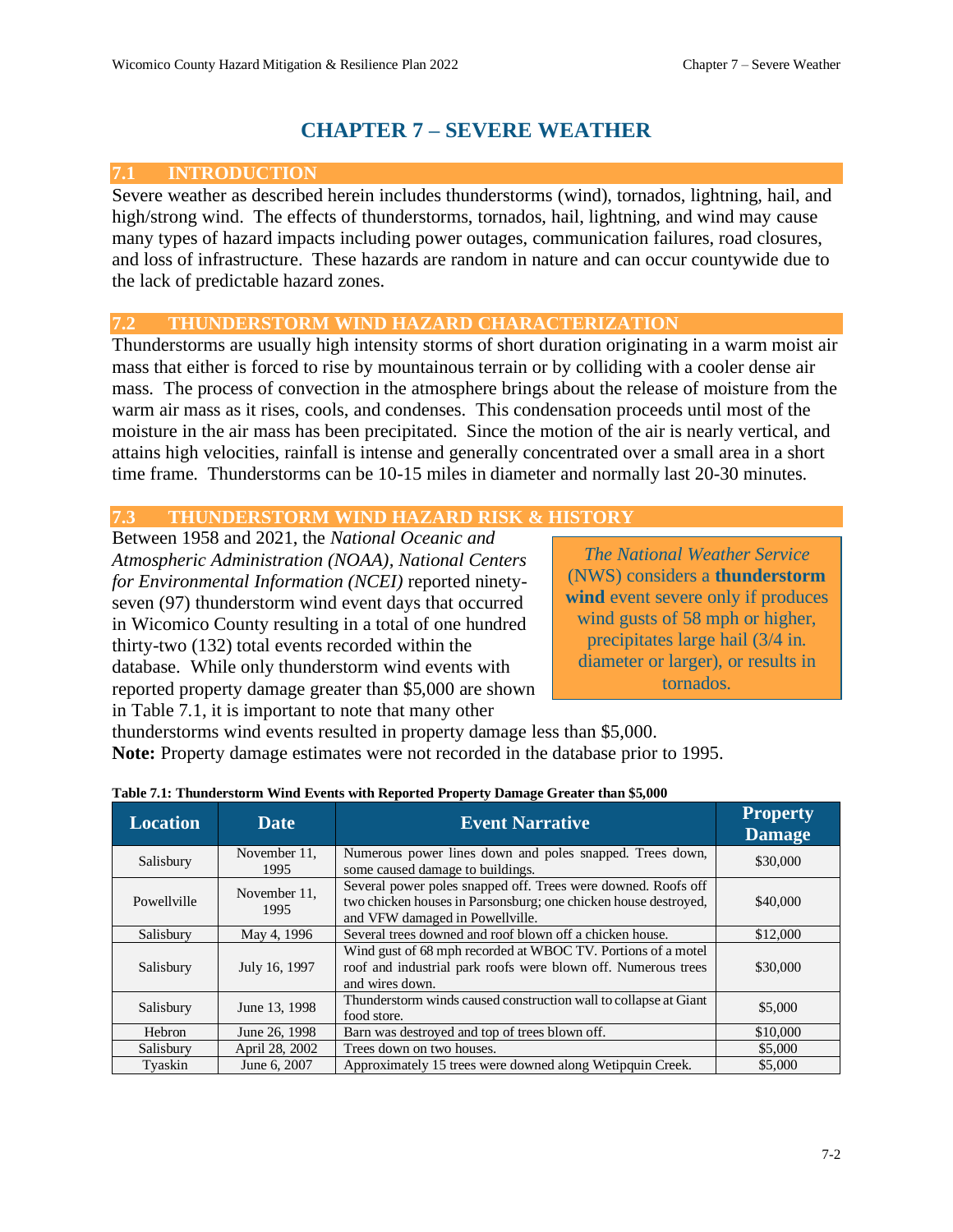| <b>Location</b>           | <b>Date</b>                                                                                                                                                                                                                                                                                                                                              | <b>Event Narrative</b>                                                                                                                                                                                                                                                                                                                                                                                                                                                                                                                                                                                                                              | <b>Property</b><br><b>Damage</b> |
|---------------------------|----------------------------------------------------------------------------------------------------------------------------------------------------------------------------------------------------------------------------------------------------------------------------------------------------------------------------------------------------------|-----------------------------------------------------------------------------------------------------------------------------------------------------------------------------------------------------------------------------------------------------------------------------------------------------------------------------------------------------------------------------------------------------------------------------------------------------------------------------------------------------------------------------------------------------------------------------------------------------------------------------------------------------|----------------------------------|
| Salisbury                 | June 29, 2012                                                                                                                                                                                                                                                                                                                                            | A derecho produced a widespread path of damaging winds across<br>much of the Lower Maryland Eastern Shore. Numerous trees were<br>downed in Salisbury.                                                                                                                                                                                                                                                                                                                                                                                                                                                                                              | \$5,000                          |
| Mardela<br><b>Springs</b> | June 13, 2013                                                                                                                                                                                                                                                                                                                                            | A squall line produced widespread wind damage across much of<br>the Maryland Eastern Shore. Wind gusts up to 70 mph (60 knots)<br>produced widespread damage across the county. The most<br>significant damage was near Mardela Springs where several trees<br>were downed onto homes. A storage shed was also blown over.<br>Significant damage was also observed around the Mardela Springs<br>Middle and High Schools. Softball dugouts were destroyed, soccer<br>goals were damaged, and bleachers were blown over. Several trees<br>were sheared and some toppled around the schools. Additional<br>trees were downed in Delmar and Salisbury. | \$20,000                         |
| Countywide                | Scattered severe thunderstorms in advance of a cold front<br>produced damaging winds across portions of the Lower Maryland<br>January 11, 2014<br>Eastern Shore. Long stretch of pool fence was blown over. Several<br>large trees were also downed.                                                                                                     |                                                                                                                                                                                                                                                                                                                                                                                                                                                                                                                                                                                                                                                     | \$5,000                          |
|                           |                                                                                                                                                                                                                                                                                                                                                          | 2021 HMP Update                                                                                                                                                                                                                                                                                                                                                                                                                                                                                                                                                                                                                                     |                                  |
| Salisbury                 | After collaboration with county emergency management, a wet<br>microburst was determined to have downed several trees from<br>Marble Court to Kaywood Drive, including the Tide Mill<br>July 2, 2015<br>Apartment Complex. All damage was reported in a narrow one<br>mile stretch just northwest of Salisbury Airport, or along the<br>Route 13 Bypass. |                                                                                                                                                                                                                                                                                                                                                                                                                                                                                                                                                                                                                                                     | \$5,000                          |
| Nr. Melson Rd.            | Chicken coop was destroyed. Shingles were blown off a roof.<br>July 13, 2016<br>Small tree was snapped off.                                                                                                                                                                                                                                              |                                                                                                                                                                                                                                                                                                                                                                                                                                                                                                                                                                                                                                                     | \$5,000                          |
| Parsonburg                | Large trees were downed. There was also damage to a trailer,<br>chicken house and trampoline. This damage occurred at the 7300<br>June 28, 2019<br>Block of Parsonsburg Road and Grant Road.                                                                                                                                                             |                                                                                                                                                                                                                                                                                                                                                                                                                                                                                                                                                                                                                                                     | \$10,000                         |
| Salisbury                 | July 17, 2019                                                                                                                                                                                                                                                                                                                                            | Multiple trees and power lines were downed in Salisbury,<br>including four reports of trees down on houses.                                                                                                                                                                                                                                                                                                                                                                                                                                                                                                                                         | \$5,000                          |
| Fruitland                 | October 31, 2019                                                                                                                                                                                                                                                                                                                                         | Winds caused a transformer fire in Fruitland.                                                                                                                                                                                                                                                                                                                                                                                                                                                                                                                                                                                                       | \$5,000                          |

*Source: NOAA NCEI*

*Note: Estimated property damage is reported within the NCEI database.* 

In terms of number of occurrences, the NOAA NCEI listed a total of seventy (70) thunderstorm wind event day listings with reported property damage affecting Wicomico County during the time period of 1995-2021. According to the data, on average, Wicomico County experiences approximately 2.6 thunderstorm events with recorded property damage per year.

## **7.4 THUNDERSORM WIND VULVER**

Thunderstorms can cause damage to buildings, downed trees which can block roads, and power outages from downed poles and lines in the County. The events per year rate for this hazard are high when compared to other hazards; most events cause little-or-no damage to buildings such as community lifelines and public facilities.

*Source: Mardela Springs; Storm damage in Mardela Springs; Photo: WBOC reporter Amy Lu*

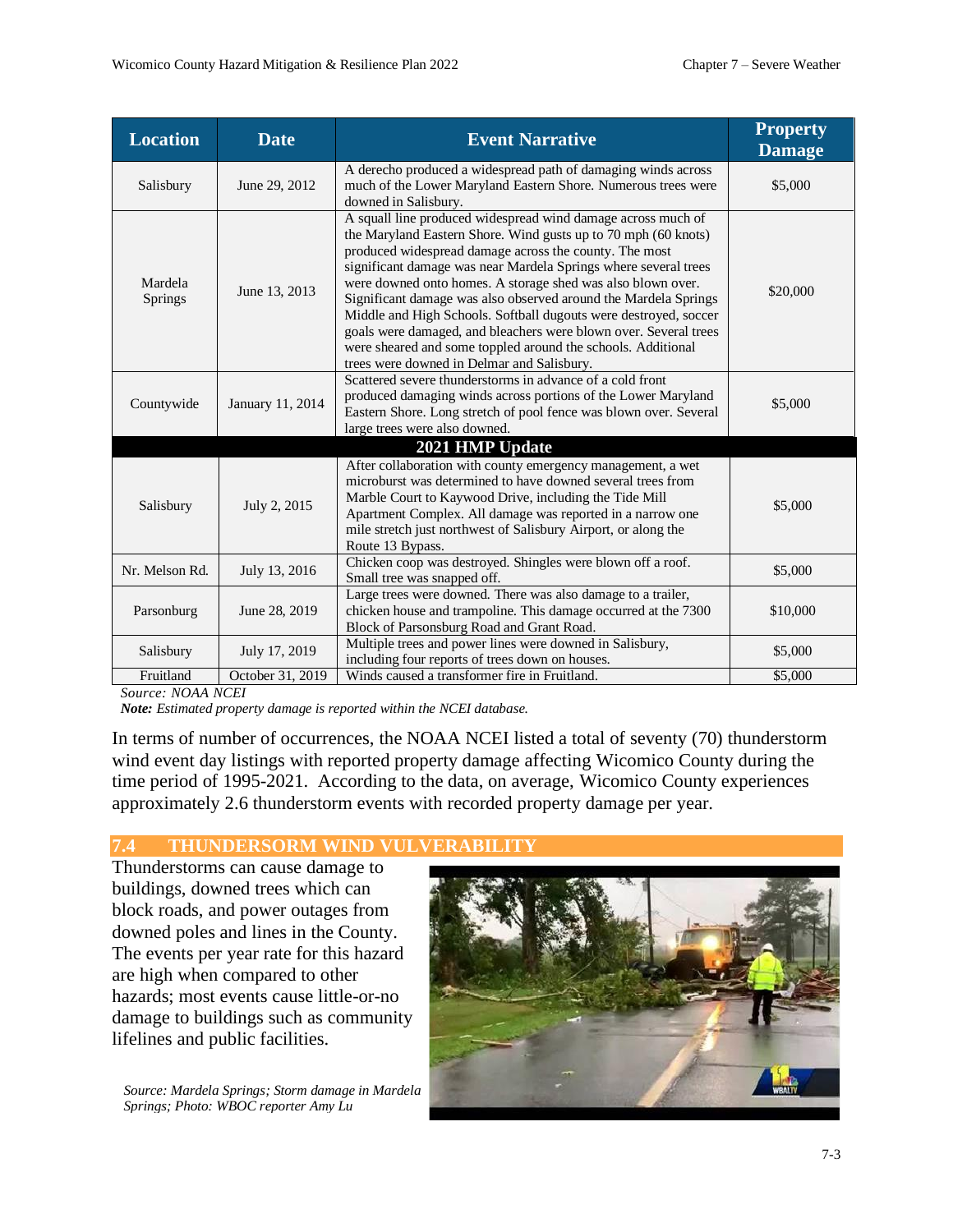## **7.5 TORNADO HAZARD CHARACTERIZATION**

A tornado is defined by Strahler in his Physical Geography Text as a violently rotating column of air extending from a thunderstorm to the ground. Normally thunderstorms and tornados develop in warm, moist air in advance of strong eastward moving cold fronts in late winter and early spring. Tornados can also occur along a "dryline" which separates very warm, moist air to the east from hot, dry air to the west. Under the right temperature and moisture conditions, intense thunderstorms can produce tornados in areas of differential heating, which occurs on the Eastern Shore.

Tornados can be ranked by intensity using the Fujita Scale devised by Dr. Theodore Fujita at the University of Chicago in 1971. Since 2007, tornadoes are rated by the Nation Weather Service according to the Enhanced Fujita Scale (EF Scale). Ratings vary from EF0, for light damage, to EF5, for total destruction of a building. A tornado's rating is determined by a combination of wind speed (Table 7.2) and damage estimates to structures. Figure 7.1, below, provides basic FEMA definitions for each category.

| <b>Enhanced Fujita Wind Scale</b>        |          |  |  |  |
|------------------------------------------|----------|--|--|--|
| <b>EF Number</b><br>3 Second Gust (mph)* |          |  |  |  |
|                                          | 65-85    |  |  |  |
|                                          | 86-110   |  |  |  |
| $\mathcal{D}_{\mathcal{A}}$              | 111-135  |  |  |  |
| 3                                        | 136-165  |  |  |  |
|                                          | 166-200  |  |  |  |
|                                          | Over 200 |  |  |  |

**Table 7.2: Enhanced Fujita Scale for Tornado Damage**

\* The three-second gust is the highest sustained gust over a 3 second period having a 1 in 50 probability of being exceeded per year.

*Source: NOAA.gov*





*Vehicles damaged by a possible tornado sit in a parking lot in Salisbury.*

*Source: Baltimore Sun, August 7, 2017. (Ralph Musthaler / AP)*



Local National Weather Service (NWS) offices are responsible for issuing tornado warnings. Tornado warnings indicate that a tornado has been spotted or that Doppler radar detects a thunderstorm circulation capable of spawning a tornado. Nationally, tornado season is from March through August. According to the *[United States Tornadoes](https://www.ustornadoes.com/2013/03/19/monthly-tornado-averages-by-state-and-region/#mid_atlantic)*, July is the peak month for tornado activity in Maryland.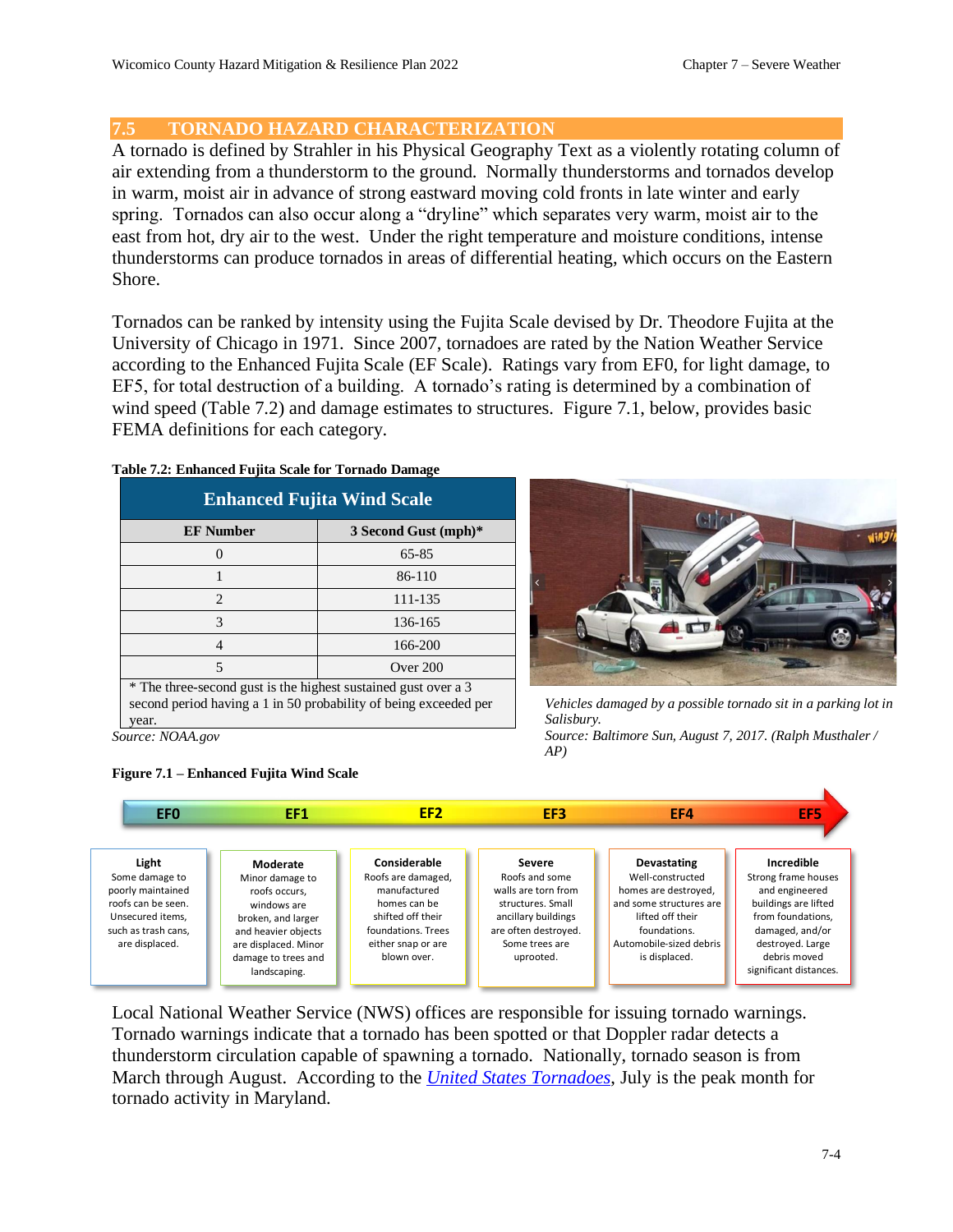## **7.6 TORNADO HAZARD RISK & HISTORY**

According to NOAA NCEI, during the time period of 1962 and 2020, there have been a total of eleven (11) tornados reported during eight (8) severe weather events in Wicomico County. Table 7.3 provides additional information on these events.

#### **Table 7.3: Tornado Events**

| <b>Location</b>            | <b>Date</b>        | <b>Event Narrative</b>                                                                                                                                                                                                                                                                                                                                                                                     | Magn-<br>itude  | <b>Width</b> | <b>Property</b><br><b>Damage</b> | <b>Injuries</b>  |
|----------------------------|--------------------|------------------------------------------------------------------------------------------------------------------------------------------------------------------------------------------------------------------------------------------------------------------------------------------------------------------------------------------------------------------------------------------------------------|-----------------|--------------|----------------------------------|------------------|
| SW of<br>Sharptown         | June 24,<br>1962   | No Report                                                                                                                                                                                                                                                                                                                                                                                                  | F <sub>0</sub>  | 17<br>Yards  | \$300                            | $\theta$         |
| $Nr$ . Adkins<br>Mill Park | October<br>8, 1965 | No Report                                                                                                                                                                                                                                                                                                                                                                                                  | F1              | 150<br>yards | \$25,000                         | $\overline{0}$   |
| County                     | August<br>4, 1975  | No Report                                                                                                                                                                                                                                                                                                                                                                                                  | F1              | 77<br>Yards  | \$25,000                         | $\boldsymbol{0}$ |
| Nr. Fruitland              | May 10,<br>1990    | No Report                                                                                                                                                                                                                                                                                                                                                                                                  | F1              | 23<br>Yards  | \$25,000                         | $\mathbf{0}$     |
| E. Side of<br>Salisbury    | May 10,<br>1990    | No Report                                                                                                                                                                                                                                                                                                                                                                                                  | F <sub>0</sub>  | 100<br>Yards | \$25,000                         | $\boldsymbol{0}$ |
| Nr. Willards               | May 10,<br>1990    | No Report                                                                                                                                                                                                                                                                                                                                                                                                  | F1              | 23<br>Yards  | \$25,000                         | 2                |
| Near Hebron                | July 5,<br>2001    | Several tree tops snapped or twisted.                                                                                                                                                                                                                                                                                                                                                                      | F <sub>0</sub>  | 50<br>Yards  | \$3,000                          | $\overline{0}$   |
| Quantico                   | April 28,<br>2002  | Tornado (F0) downed trees and sheared off<br>numerous tree branches along 4 mile path that<br>ended 2 miles southwest of Quantico.                                                                                                                                                                                                                                                                         | F()             | 100<br>Yards | \$5,000                          | $\theta$         |
| Fruitland -<br>Salisbury   | August<br>7,2017   | 2021 HMP Update<br>Tornado initially touched down near Salisbury<br>Univ. along HW13 & Dogwood Dr. damaging<br>several businesses. It struck a strip mall along<br>HW13 tossing vehicles around in parking lot.<br>A concrete building in the area collapsed due<br>to bay doors being open. Tornado most intense<br>at time of touchdown near Univ. It tracked NE<br>and damaged a home on Rogers Street. | EF1             | 150<br>yards | \$750,000                        | $\boldsymbol{0}$ |
| Catchpenny -<br>Quantico   | August<br>4,2020   | Brief EF0 tornado developed over the<br>Wicomico River and tracked NW across the<br>Country Club S. neighborhood and Green Hill<br>Country Club. Minor damage occurred to<br>several homes in the back section of CC south.<br>Siding, shingles, and gutters were torn from<br>houses & numerous trees uprooted. Several<br>trees also uprooted on the golf course of the<br>Green Hill CC.                | EF <sub>0</sub> | 100<br>yards | \$50,000                         | $\mathbf{0}$     |
| Mardela<br>Springs         | August<br>4,2020   | A damage survey conducted by the NWS<br>Wakefield office found a path of storm<br>damage consistent with an EF2 tornado. The<br>tornado touched down near Athol Road just<br>south of Mardela Springs, causing some<br>downed trees and roof damage. It then moved<br>across Main St., causing a house to shift off its<br>foundation. A shed was also totally destroyed.<br>Trees were stripped of bark.  | EF <sub>2</sub> | 150<br>yards | \$230,000                        | $\theta$         |

*Source: NOAA NCEI*

*Note: Estimated property damage is reported within the NCEI database.*

In terms of number of occurrences, the NOAA NCEI listed a total of eight (8) tornado events affecting Wicomico County from 1962-2020. According to the data, on average, Wicomico County experiences approximately 0.14 tornado events per year.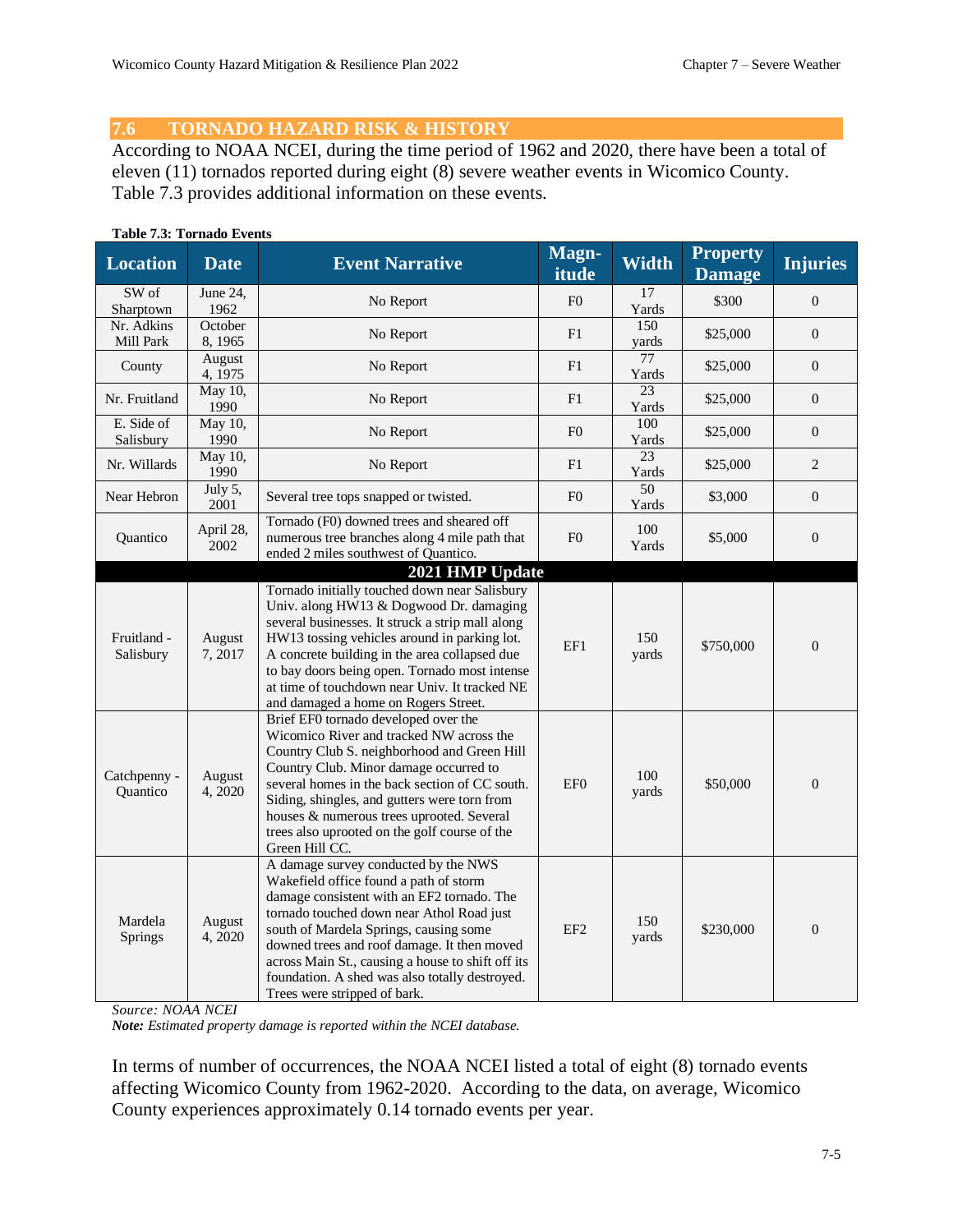## **7.7 TORNADO VULVERABILITY**

According to the information from the NOAA NCEI, there has been approximately \$1.2 million in property damages due to tornado activity. Although no fatalities have been reported from tornados in Wicomico County, on May 10, 1990, an F1 tornado injured two people. The entire state of Maryland is subject to the possibility of strong tornados. Even though the possibility of such a tornado occurring in Wicomico County is low, it is a real danger and can occur at almost any time, anywhere in the County. However, design standards for all new development within Wicomico County are required to withstand 100 mph wind speeds.



According to a news report by WBAL in Baltimore, on August 4, 2020, a tornado generated by Tropical Storm Isaias moved a resident's house in Mardela Springs, Wicomico County more than 40 feet off its foundation.

*Source: WBAL in Baltimore, August 4, 2020*

## **7.8 HAIL HAZARD CHARACTERIZATION**

Hail is only formed during a thunderstorm event. Property damage, specifically crop damage can be caused as a result of hail. Nationally hail causes approximately \$1 billion in damage to property and crops each year. In fact, on April 10, 2001, hail caused \$2 billion in damages in Kansas City. Due to the complexities and various factors involved in the formation of hail particle size and weight can vary

According to *NOAA*, **hail** is a form of precipitation that occurs when updrafts in thunderstorms carry raindrops upward into extremely cold areas of the atmosphere where they form into ice.

tremendously. The typical size of hail is less than 2 inches in diameter; however, hail size may be up to seven inches in diameter as recorded in Nebraska.

## **7.9 HAIL HAZARD RISK & HISTORY**

No property or crop damage was reported from hail events by the *NOAA, NCEI Database* for Wicomico County. This could be because if any damage did occur it was not significant enough to be reported. As shown on in Table 7.4, the majority of hail events that have occurred in Wicomico County are before the peak of the growing season which reduces the chance of crop damage.

#### **Table 7.4: Hail Events**

| <b>Location</b> | <b>Date</b>     | <b>Event Narrative</b> | <b>Magnitude</b> |
|-----------------|-----------------|------------------------|------------------|
| Wicomico        | May 15, 1967    | No Report              | 1.25 inches      |
| Wicomico        | July 1, 1979    | No Report              | 1.75 inches      |
| Wicomico        | August 27, 1992 | No Report              | 1 inch           |
| Salisbury       | July 3, 1996    | No Report              | 1.75 inches      |
| Fruitland       | March 29, 1997  | No Report              | 1 inch           |
| Delmar          | June 2, 1998    | No Report              | .75 inches       |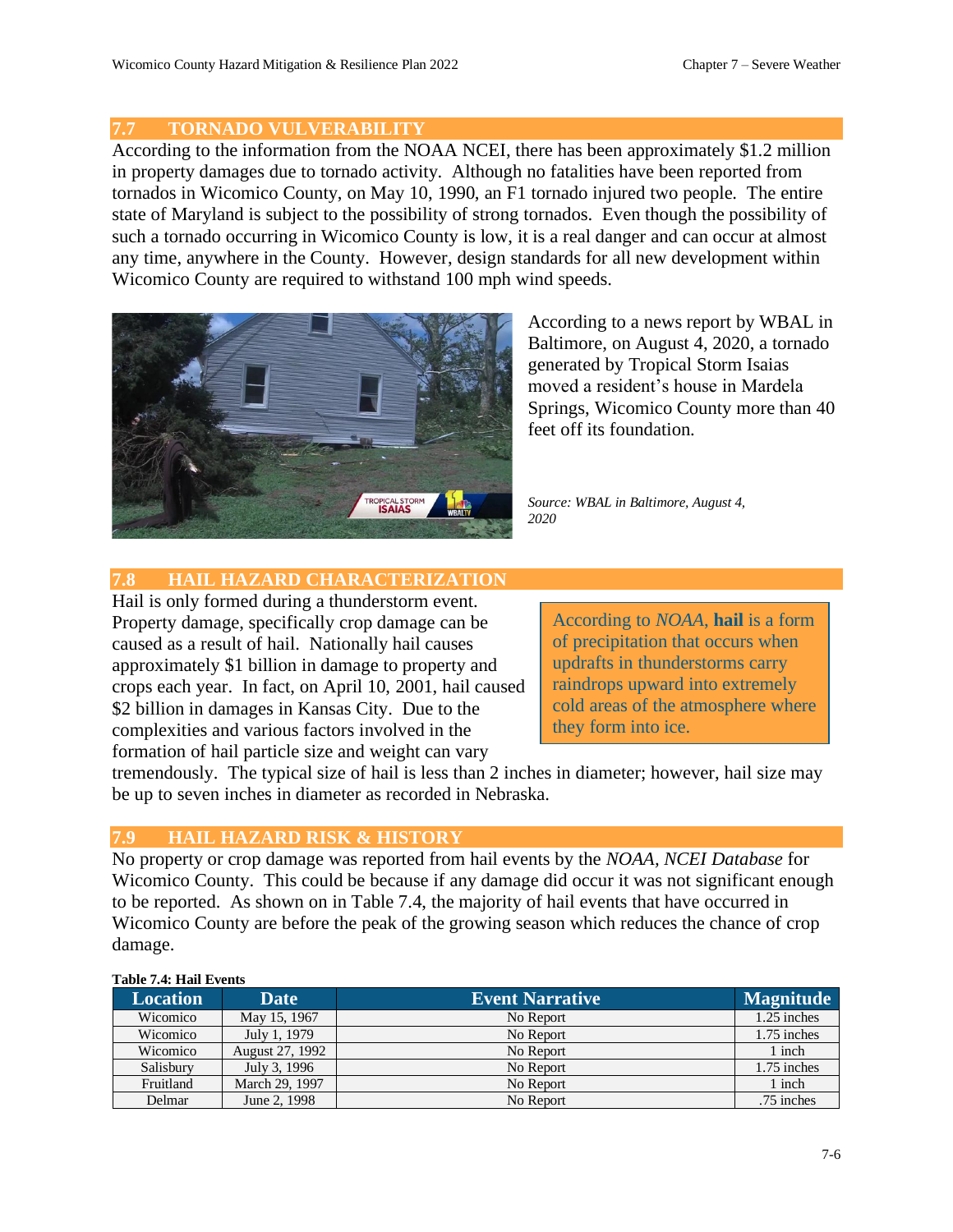| <b>Location</b> | <b>Date</b>          | <b>Event Narrative</b>                                                                                                                                                                      | <b>Magnitude</b> |
|-----------------|----------------------|---------------------------------------------------------------------------------------------------------------------------------------------------------------------------------------------|------------------|
| Fruitland       | June 2, 1998         | No Report                                                                                                                                                                                   | .75 inches       |
| Salisbury       | June 16, 1998        | No Report                                                                                                                                                                                   | .75 inches       |
| Salisbury       | April 9,1999         | No Report                                                                                                                                                                                   | 1 inch           |
| Fruitland       | July 24, 1999        | No Report                                                                                                                                                                                   | 1 inch           |
| Mardela         | May 22, 2001         | No Report                                                                                                                                                                                   | 1.25 inches      |
| <b>Springs</b>  |                      |                                                                                                                                                                                             |                  |
| Ouantico        | May 22, 2001         | No Report                                                                                                                                                                                   | 1.25 inches      |
| <b>Quantico</b> | May 26, 2001         | No Report                                                                                                                                                                                   | .75 inches       |
| Delmar          | July 5, 2001         | No Report                                                                                                                                                                                   | .75 inches       |
| Hebron          | April 28, 2002       | No Report                                                                                                                                                                                   | 1.75 inches      |
| Salisbury       | <b>August 2,2002</b> | No Report                                                                                                                                                                                   | .75 inches       |
| Salisbury       | August 2, 2002       | No Report                                                                                                                                                                                   | 1 inch           |
| Salisbury       | July 4, 2006         | No Report                                                                                                                                                                                   | .75 inches       |
| Hebron          | May 9, 2009          | Quarter size hail was reported on Quantico Road.                                                                                                                                            | 1 inch           |
| Salisbury       | May 29, 2009         | Half dollar size hail was reported.                                                                                                                                                         | 1.25 inches      |
| Parsonburg      | May 29, 2009         | Golf ball size hail was reported.                                                                                                                                                           | 1.75 inches      |
| Wicomico        | May 29, 2009         | Half dollar size hail was reported.                                                                                                                                                         | 1.25 inches      |
| Willards        | May 29, 2009         | Golf Ball size hail was reported.                                                                                                                                                           | 1.75 inches      |
| Mount Hermon    | June 3, 2009         | Penny size hail was reported in the vicinity of Snow Hill and<br>Johnson Road.                                                                                                              | .75 inches       |
| Tyaskin         | June 3, 2009         | Nickel size hail was reported.                                                                                                                                                              | .88 inches       |
| Melson          | June 3, 2009         | Nickel size hail was reported.                                                                                                                                                              | .88 inches       |
| Salisbury       | August 1, 2011       | Scattered severe thunderstorms in advance of a weak cold front<br>produced large hail across portions of the Lower Maryland Eastern<br>Shore.                                               | 1.75 inches      |
| Delmar          | August 19, 2011      | Scattered severe thunderstorms in advance of a cold front produced<br>damaging winds and large hail across portions of the Lower<br>Maryland Eastern Shore. Quarter size hail was reported. | 1.00 inches      |
|                 |                      | 2021 HMP Update                                                                                                                                                                             |                  |
|                 |                      | Isolated severe thunderstorm along a frontal boundary produced                                                                                                                              |                  |
| Pittsville      | June 24, 2016        | large hail across portions of the Lower Maryland Eastern Shore.<br>Golf ball size hail was reported near Pittsville.                                                                        | $1.75$ inch      |

*Source: NOAA NCEI*

*Note: Estimated property damage is reported within the NCEI database.*

In terms of number of occurrences, the NOAA, NCEI listed a total of 21 hail event days affecting Wicomico County from 1967-2020. According to the data, on average, Wicomico County experiences approximately 0.39 hail events per year.

#### **7.10 HAIL VULVERABILITY**

Damage to crops is one of the most significant concerns during a hail event. Wicomico County has had the majority of its recorded hail events either before or at the beginning of the growing season. This reduces the amount of crop damage for the County. In addition to crop damage, property damage occurs during hail events. Auto dealerships are particularly vulnerable due to the large volume of product located outdoors. The scale of damage due to the number of cars on large open parking lots can oftentimes be significant, as it is accumulative impact.

## **7.11 LIGHTNING HAZARD CHARACTERIZATION**

According to NOAA, lightning is created as a discharge of built-up energy due to the separation of positive and negative charges which are generated inside a thunderstorm. According to the National Weather Service (NWS), on average, approximately 49 people die each year nationally as a result of lightning strikes. In Maryland, there have been twelve (12) lightning deaths according to the *National Lightning Safety Institute*. All lightning is dangerous and even the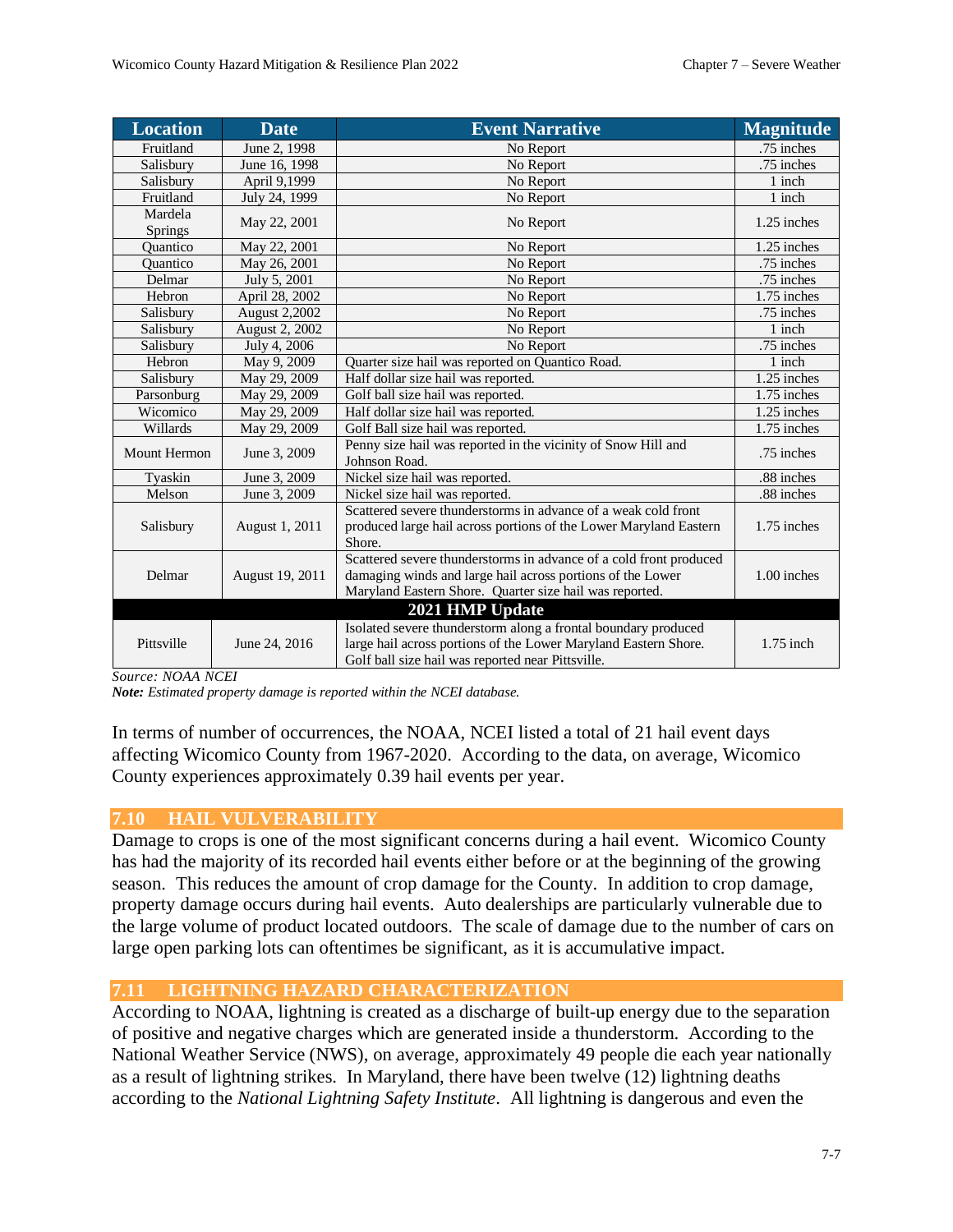weakest thunderstorm produces lightning. People engaged in swimming, golfing, or hiking are at the highest risk for a lightning strike. Lightning strikes have resulted in over 15 thousand structural fires and burn approximately two million acres of forest per year in the United States.

## **7.12 LIGHTNING HAZARD RISK & HISTORY**

As indicated in Table 7.5 below, lightning strikes have caused multiple structural fires and injured one person and killed another in Wicomico County within the twenty-three (23) years of reported data.

| <b>Location</b> | <b>Date</b>          | <b>Event Narrative</b>                                                                                                                                                                                                                                               | <b>Property</b><br><b>Damage</b> |
|-----------------|----------------------|----------------------------------------------------------------------------------------------------------------------------------------------------------------------------------------------------------------------------------------------------------------------|----------------------------------|
| Fruitland       | June 15, 1998        | Lightning strike caused a fire to a barn and also struck and killed<br>a 20-year-old man.                                                                                                                                                                            | \$20,000                         |
| Salisbury       | April 9, 2001        | Lightning strike caused a fire to a chicken house.                                                                                                                                                                                                                   | \$10,000                         |
| Fruitland       | July 1, 2009         | One person was struck by lightning. The individual was released<br>after receiving medical attention.                                                                                                                                                                | Not Available                    |
| Salisbury       | September 5,<br>2012 | Lightning caused three house fires in a short period of time in<br>the Salisbury city limits. Scattered thunderstorms in advance of<br>a cold front produced lightning which caused several house fires<br>across portions of the Lower Maryland Eastern Shore.      | \$75,000                         |
|                 |                      | <b>2021 HMP UPDATE</b>                                                                                                                                                                                                                                               |                                  |
| Hebron          | June 21, 2016        | Scattered severe thunderstorms in advance of a frontal boundary<br>produced damaging winds across portions of the Lower<br>Maryland Eastern Shore. The storms also produced lightning<br>strikes which caused two fires. Lightning strike produced a<br>garage fire. | \$5,000                          |

#### **Table 7.5: Lightning Events**

*Source: NOAA NCEI*

*Note: Estimated property damage is reported within the NCEI database.* 

In terms of number of occurrences, the NOAA NCEI listed a total of five (5) lightning events with either damages or injuries affecting Wicomico County from 1998-2020. According to the data, on average, Wicomico County experiences approximately 0.22 lightning events per year.

## **7.13 LIGHTNING VULNERABILITY**

As shown in the hazard risk and history for lightning, structural fires do occur in the County as a result of lightning strikes. Fortunately, the damage is usually minor. Community lifelines and public facilities should be aware of the risks of such a hazard occurring, particularly power failure. Emergency backup generators should be installed at these facilities.

## **7.14 HIGH WIND / STRONG WIND EVENTS IN WICOMICO COUNTY**

High and strong wind events can also occur in the County without the presence of thunderstorms. There are several reasons as to how winds can occur without the presence of thunderstorms, such as strong lowpressure systems, cold fronts, remnants of hurricanes, and other meteorological causes. Tables 7.6 and 7.7

**High wind** events as characterized by *NWS* are winds that are over 50 knots (57.5 mph), and strong wind events are less than 50 knots.

list high wind and strong wind events, respectively, that have occurred in Wicomico County according to NOAA NCEI.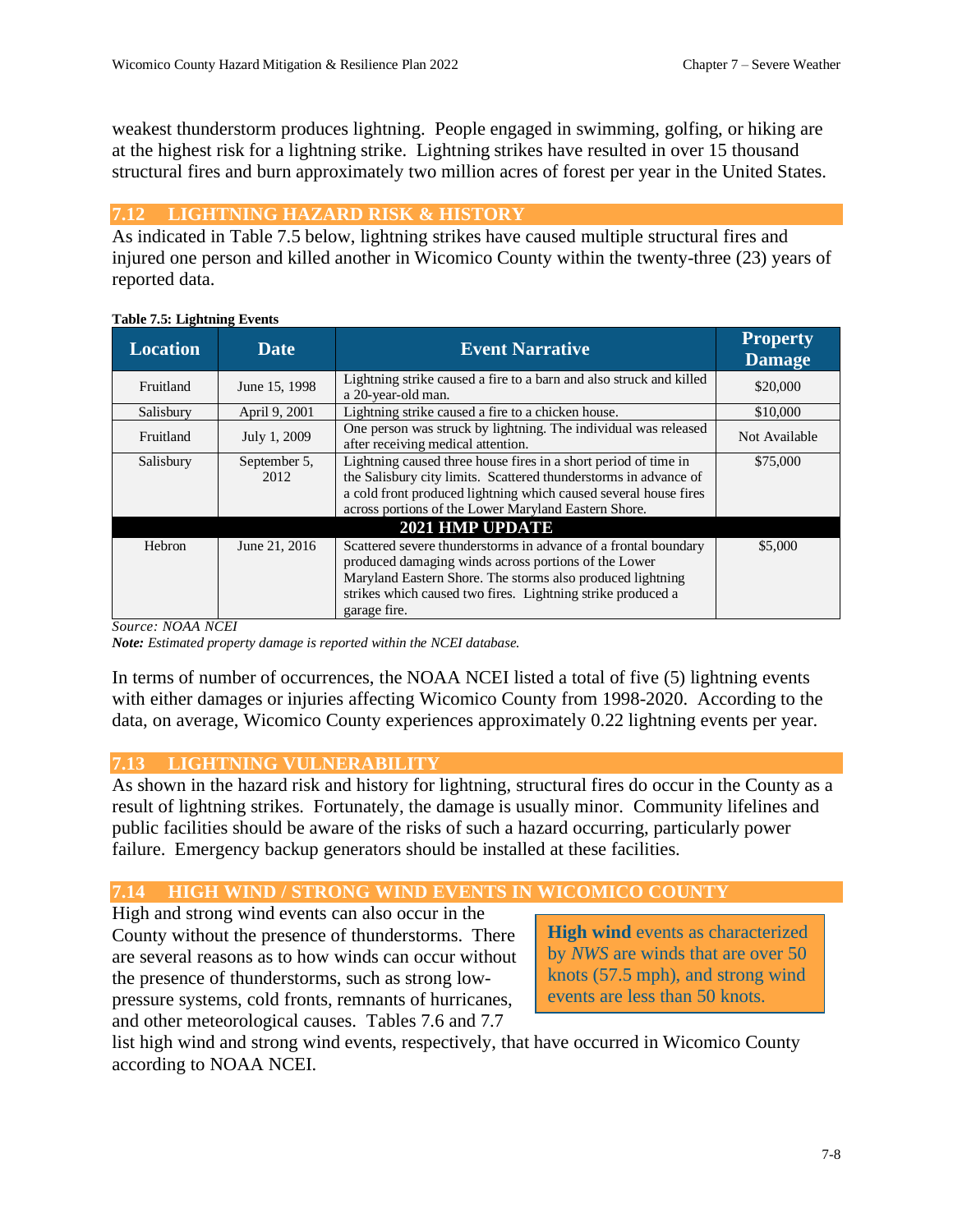| <b>Location</b> | <b>Date</b>          | <b>Event Narrative</b>                                                                                                                                                                                                                                                                                                                                                                                                                                                                                                   | <b>Magnitude</b><br>(MPH) | <b>Property</b><br><b>Damage</b> |
|-----------------|----------------------|--------------------------------------------------------------------------------------------------------------------------------------------------------------------------------------------------------------------------------------------------------------------------------------------------------------------------------------------------------------------------------------------------------------------------------------------------------------------------------------------------------------------------|---------------------------|----------------------------------|
| Salisbury       | November 2,<br>1999  | Non-thunderstorm wind gust of 54 knots (62 mph) with<br>trough passage in downtown Salisbury along Route 50.                                                                                                                                                                                                                                                                                                                                                                                                             | 62                        | Not Available                    |
| Countywide      | September 1,<br>2006 | The remnants of Ernesto along the Mid Atlantic coast<br>combined with strong high pressure over New England<br>produced very strong winds across the Lower Maryland<br>Eastern Shore. Sustained winds in mph ranged from the<br>lower 40s to near 50 with maximum gusts ranging from<br>the mid-50s to as high as the mid-70s. Some higher<br>sustained winds included 45 mph (39 knots) at<br>Salisbury. The high winds caused numerous downed<br>trees and power outages, along with significant<br>structural damage. | $45 - 66$                 | 5 million                        |
| Not Available   | May 11, 2008         | Ocean City Coast Guard Station measured a wind gust<br>of 63 mph. High winds from strong low pressure<br>downed trees and powerlines and caused some structural<br>damage. There were widespread power outages.                                                                                                                                                                                                                                                                                                          | 63                        | \$25,000                         |
| Salisbury       | December 31,<br>2008 | Wind gust of 54 knots (62 mph) was measured at<br>Salisbury. Several trees were downed.                                                                                                                                                                                                                                                                                                                                                                                                                                  | 62                        | \$2,000                          |
| Countywide      | February 25,<br>2011 | Wind gust of 59 mph was measured by SBY.                                                                                                                                                                                                                                                                                                                                                                                                                                                                                 | 59                        | \$2,000                          |
| Countywide      | October 29,<br>2012  | The very strong winds caused by Tropical Cyclone<br>Sandy downed trees, produced minor structural damage,<br>and caused scattered power outages.                                                                                                                                                                                                                                                                                                                                                                         | 58                        | \$10,000                         |
|                 |                      | 2021 HMP UPDATE                                                                                                                                                                                                                                                                                                                                                                                                                                                                                                          |                           |                                  |
| Countywide      | January 23,<br>2016  | Strong Low Pressure moving from the Southeast United<br>States northeast and off the Mid Atlantic Coast produced<br>very strong wind gusts across portions of the Lower<br>Maryland Eastern Shore. Wind gust of 50 knots (58<br>mph) was measured at SBY.                                                                                                                                                                                                                                                                | 58                        | \$0k                             |
| Countywide      | March 2, 2018        | Intense low pressure spinning off the southern New<br>England coast produced very strong northerly winds<br>across portions of the Lower Maryland Eastern Shore.<br>The very strong winds downed numerous trees,<br>produced structural damage, and caused power outages.<br>The very strong winds downed trees, produced minor<br>structural damage, and caused power outages. Wind gust<br>of 53 knots (61 mph) was measured at SBY.                                                                                   | 61                        | \$25,000                         |
| Countywide      | October 11,<br>2018  | Tropical Cyclone Michael tracked from South Carolina<br>northeast and off the Mid Atlantic Coast from Thursday<br>morning, October 11 into early Friday morning, October<br>12. Very strong northwest winds on the back side of the<br>storm produced damaging wind gusts across portions of<br>the Lower Maryland Eastern Shore. Several trees were<br>downed and there was minor structural damage.                                                                                                                    |                           | \$5,000                          |

## **Table 7.6: High Wind Events**

*Source: NOAA NCEI*

In terms of number of occurrences, the NOAA, NCEI listed a total of nine (9) high wind events affecting Wicomico County during the years 1994-2020. According to the data, on average, Wicomico County experiences approximately 0.41 high wind events per year.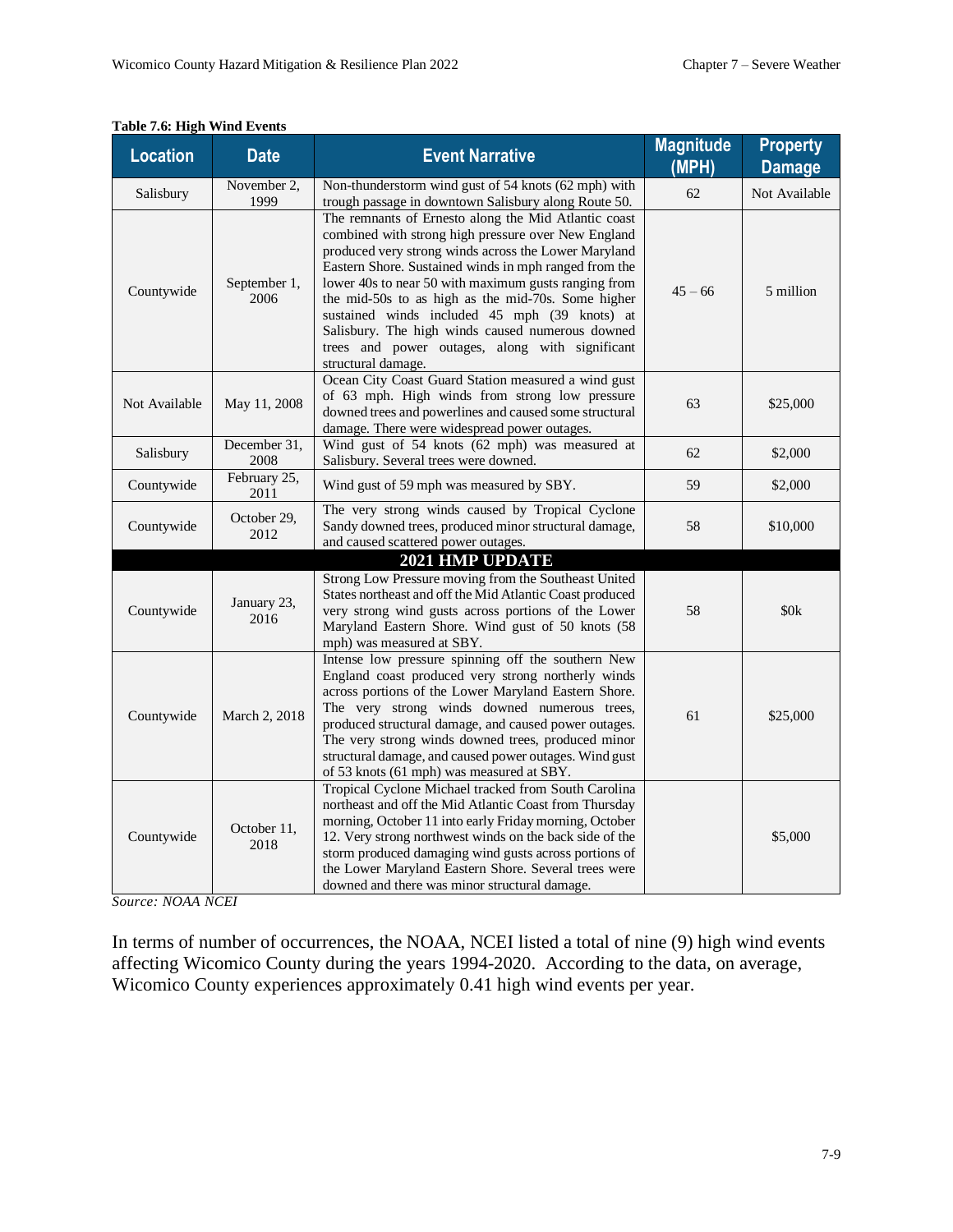| <b>Location</b>                                                                               | <b>Date</b>          | <b>Event Narrative</b>                                       | <b>Magnitude</b><br>(MPH) | <b>Property</b><br><b>Damage</b> |  |
|-----------------------------------------------------------------------------------------------|----------------------|--------------------------------------------------------------|---------------------------|----------------------------------|--|
| Salisbury                                                                                     | February 10,<br>2008 | Wind gust of 48 mph was measured at Salisbury.               | 48                        | \$1,000                          |  |
| Salisbury                                                                                     | March 8, 2008        | Wind gust of 42 knots (48 mph) was measured at<br>Salisbury. | 48                        | \$1,000                          |  |
| 2021 HMP Update                                                                               |                      |                                                              |                           |                                  |  |
| No Strong Wind events were reported in the NCDC database since the 2016 HMP Planning Process. |                      |                                                              |                           |                                  |  |

#### **Table 7.7: Strong Wind Events**

*Source: NOAA NCEI*

*Note: Estimated property damage is reported within the NCEI database.*

In terms of number of occurrences, the NOAA NCEI listed a total of two (2) strong wind events affecting Wicomico County from the years 2008-2020. According to the data, on average, Wicomico County experiences approximately 0.15 strong wind events per year.

### **7.15 HIGH WIND / STRONG WIND VULNERABILITY**

As shown in the hazard risk and history for high/strong winds, damages can and do occur in the County as a result of high and strong winds. The primary vulnerability due to high/strong winds is from downed trees impacting power lines and other infrastructure, resulting in power outages, road blockages, and other infrastructure damage. Additionally, these wind events have the potential to be dangerous because they may not be associated with an anticipated hazard such as an approaching thunderstorm or other event.